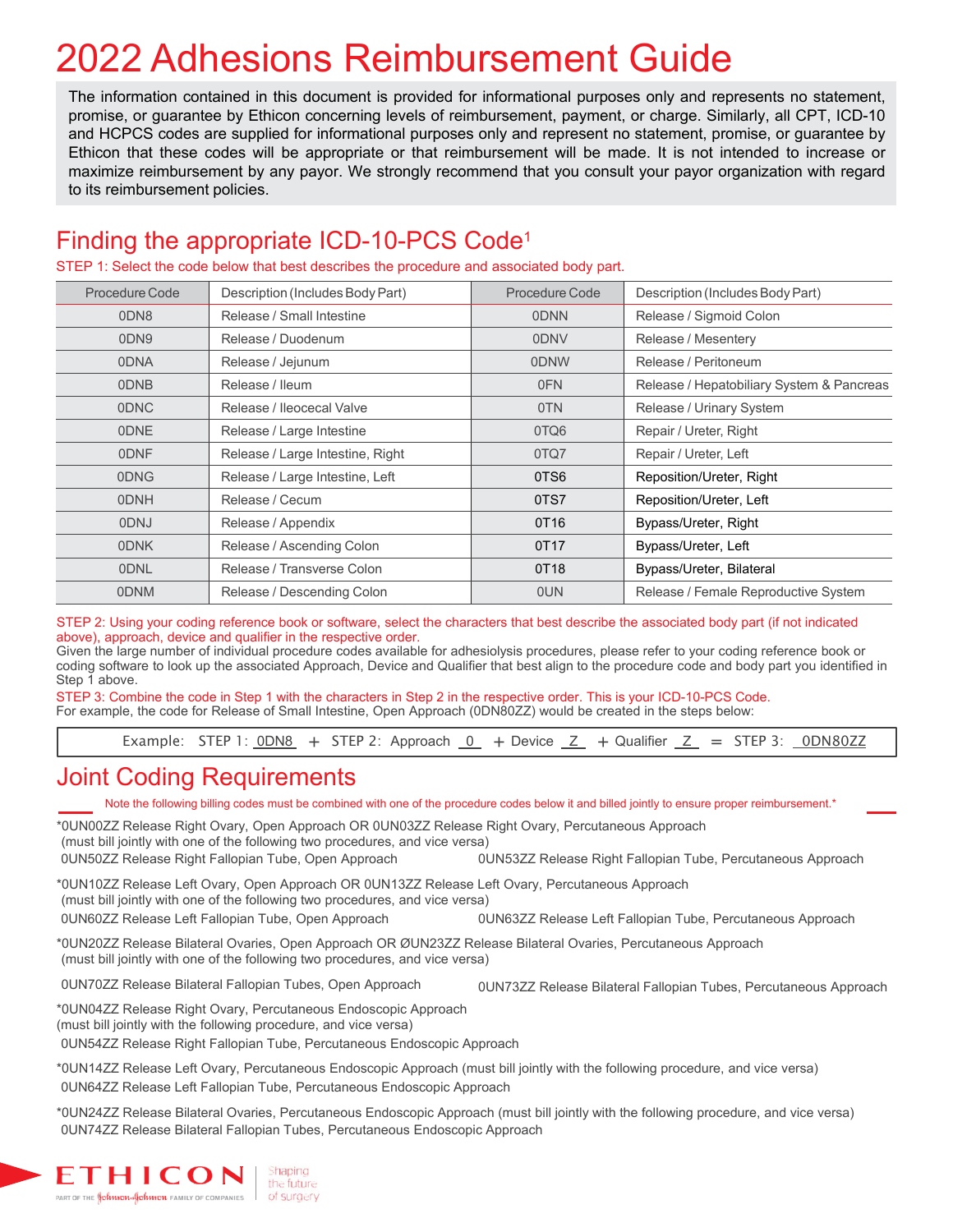# Surgeon CPT, APC, ASC & DRG Codes

| Surgeon<br><b>CPT</b><br>Code <sup>2</sup> | Procedure                                                                                            |                | Nat Average<br>Medicare<br>Payment <sup>3</sup> |
|--------------------------------------------|------------------------------------------------------------------------------------------------------|----------------|-------------------------------------------------|
|                                            | <b>Traditional Open Procedure</b>                                                                    |                |                                                 |
| 44005                                      | Enterolysis (freeing of intestinal adhesion) (separate procedure)                                    |                | \$1,126                                         |
| 47999                                      | Unlisted procedure, biliary tract                                                                    |                | Carrier priced                                  |
| 48999                                      | Unlisted procedure, pancreas                                                                         |                | Carrier priced                                  |
| 49999                                      | Unlisted procedure, abdomen, peritoneum and omentum                                                  |                | Carrier priced                                  |
| 50715                                      | Ureterolysis, with or without repositioning of ureter for retroperitoneal fibrosis                   |                | \$1,227                                         |
| 50722                                      | Ureterolysis for ovarian vein syndrome                                                               |                | \$1,045                                         |
| 50725                                      | Ureterolysis for retrocaval ureter, with reanastomosis of upper urinary tract or vena cava           |                | \$1,112                                         |
| 58740                                      | Lysis of adhesions (salpingolysis, ovariolysis)                                                      |                | \$929                                           |
|                                            | Laparoscopic Procedure                                                                               |                |                                                 |
| 44180                                      | Laparoscopy, surgical, enterolysis (freeing of intestinal adhesion) (separate procedure)             |                | \$949                                           |
| 47579                                      | Unlisted laparoscopy procedure, biliary tract                                                        |                | Carrier priced                                  |
| 49329                                      | Unlisted laparoscopic procedure, abdomen, peritoneum and omentum                                     |                | Carrier priced                                  |
| 50949                                      | Unlisted laparoscopic procedure, ureter                                                              |                | Carrier priced                                  |
| 58660                                      | Laparoscopy, surgical, with lysis of adhesions (salpingolysis, ovariolysis) (separate<br>procedures) |                | \$703                                           |
|                                            | <b>OUTPATIENT FACILITY</b>                                                                           |                |                                                 |
| <b>APC</b>                                 | <b>APC Description</b>                                                                               | <b>Status</b>  | Nat Average<br>Medicare<br>Payment <sup>4</sup> |
|                                            | <b>Hospital Outpatient Department</b>                                                                |                |                                                 |
| 5071                                       | Level 1 Excision/ Biopsy/ Incision and Drainage (CPT code: 48999)                                    | $\top$         | \$636                                           |
| 5301                                       | Level 1 Upper GI Procedures (CPT code: 47999, 49999)                                                 | T.             | \$826                                           |
| 5361                                       | Level 1 Laparoscopy & Related Services (CPT codes: 44180, 58660, 47579, 49329,<br>50949)             | J <sub>1</sub> | \$5,168                                         |
| N/A                                        | Inpatient Only [CPT codes: 44005, 50715, 50722, 50725, 58740]                                        | N              | Inpatient Only                                  |
|                                            | <b>Ambulatory Surgery Center</b>                                                                     |                |                                                 |
| <b>ASC Group</b>                           | <b>CPT Codes</b>                                                                                     |                | Nat Average<br>Medicare<br>Payment <sup>5</sup> |
|                                            | Laparoscopic Procedure                                                                               |                |                                                 |
| 58660                                      | Laparoscopy, surgical, with lysis of adhesions (salpingolysis, ovariolysis) (separate procedures)    |                | \$2,363                                         |